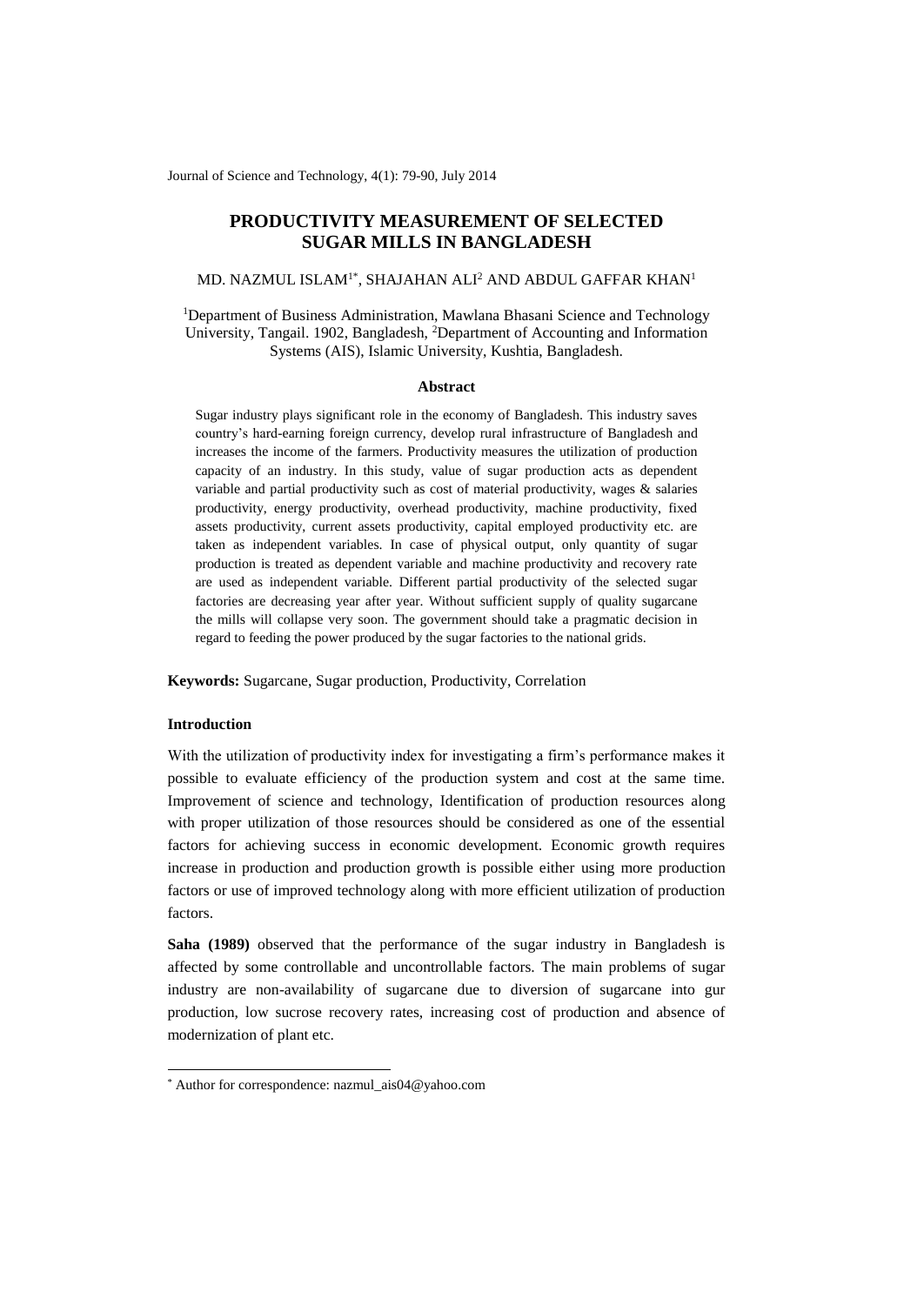**Akkas (1989)** conducted a study on performance of sugar industry of Bangladesh and he observed that the performance varied from year to year due to difference in supply of sugarcane to sugar mills, recovery rate of sugar, climatic conditions, pricing policies of sugarcane and fluctuation of cost of production.

**Moniruzzaman (2002)** reported that, Productivity performance: A Comparative Study of the Public and Private Sector Textile Units in Bangladesh. He had identified that productivity is the effective and efficient use of inputs of different types, viz. capital physical resources, labor, machinery, knowledge and the like. He also found out the factors that affected the productivity were lack of capital, power failure, and old machinery, poor maintains, poor quality of raw materials, poor labor management relationship, congenial working conditions, and recognition of government policy, awareness and commitment.

**Sabur (2007)** carried out an important study on "Relative Production Efficiency of Sugar Mills in Bangladesh". The study measured the relative efficiencies of individual small size sugar mills in Bangladesh and sets target for relatively inefficient sugar mills to improve their performance. The objective of the study was to introduce the technique and demonstrate it through an example to show how relative efficiencies can be determined and identify units that were relatively less efficient. They show that seasonal labor hours and crushing hours, both the inputs, were found to be highly underutilized in almost all inefficient sugar mills.

The objectives of the study are stated below: (i) To measure the productivity position of sugar factory from 2007 to 2011, (ii) To find whether there is significant variance in productivity among small sized sugar mills during the study period, (iii) To find whether there is significant variance in productivity among large sized sugar mills during the study period, (iv) To find out the influencing factors of productivity measurement, (v) To give suggestions for better productivity in case of sugar industry.

#### **Materials and Methods**

The present study covers six selected sugar mills of Bangladesh. These sugar mills are selected purposely taking three from large-sized sugar mills and three from small-sized sugar mills. The secondary data are collected from annual performance reports published by individual sugar mill as well as BSFIC. This study covers five years period from 2007 to 2011. In this context, arithmetic mean, exponential growth rate, ANOVA etc. are used to make the article easier and more understanding.

# *Hypotheses of the study*

Null hypotheses are assumed as follows:

1. There is no significant variation in productivity among the large-sized selected sugar mills during the study period.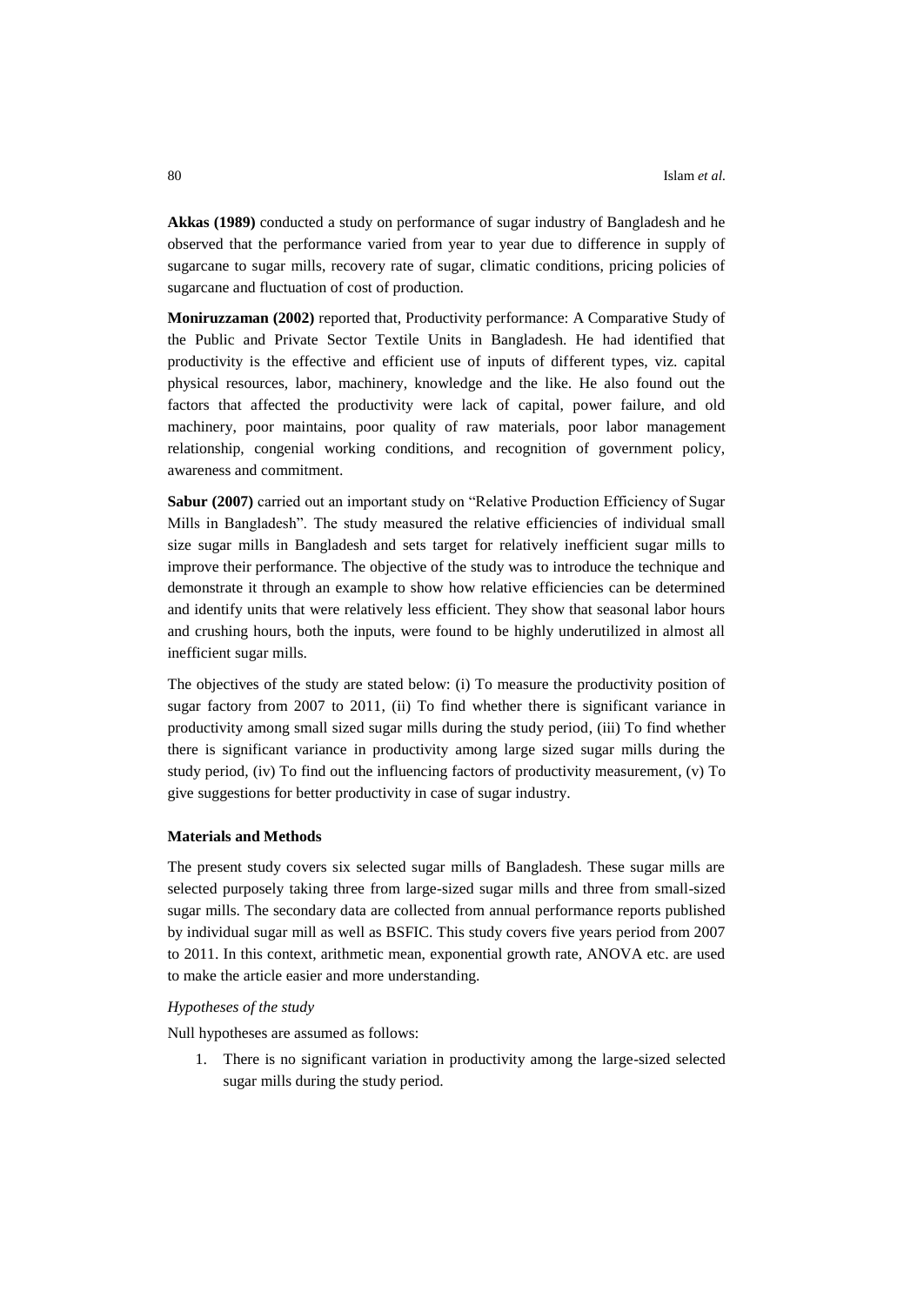Productivity Measurement of Selected Sugar Mills in Bangladesh 81

- 2. There is no significant variation in productivity among the selected small-sized selected sugar mills during the study period.
- 3. There is no significant correlation of physical sugar production with recovery rate and machine productivity.

# **Concept of Productivity Measurement**

According to APO, productivity refers to a comparison between the goods and services produced on the resources employed in the production process<sup>6</sup>. There are three basic concepts which are interrelated and need to manage carefully by sugar industry are:

- i) Production.
- ii) Productivity, and
- iii) Cost effectiveness.

Production is the process of transforming sugarcane into sugar for sale. Production function specifies a flow of output resulting from a flow of inputs during a specified period of time7.

Productivity is the quality that indicates how well labor, materials, capital and energy are utilized in production process. Higher productivity enhances the national wealth and per capita income which in turn increases the purchasing power of taka. Productivity is the ratio of wealth produced and input of resources used in the process of production.

Cost effectiveness implies the capacity of factories to produce sugar at a lower cost through more effective utilization of all inputs (material, capital, plant and machinery, labor and energy etc.). It is the process of cost reduction by improving efficiency of operations.

#### **Measure of Output**

In the measurement of output, value of production is taken as output. Value of output is the aggregate value of sugar production multiplied by government fixed selling price rate plus the actual income from selling of molasses and actual other income from other by-products.

|                                   | 2007  | 2008  | 2009  | 2010 | 2011  | Avg.  | EGR      |
|-----------------------------------|-------|-------|-------|------|-------|-------|----------|
| Materials productivity            | 1.79  | 1.79  | 1.74  | 1.50 | 1.42  | 1.65  | $-4.61$  |
| Wages & salaries productivity     | 3.39  | 3.19  | 1.64  | 0.67 | 1.16  | 2.01  | $-21.44$ |
| Energy cost productivity          | 18.54 | 17.63 | 13.51 | 8.63 | 12.74 | 14.21 | $-7.52$  |
| Overheads cost productivity       | 11.36 | 10.75 | 6.73  | 3.23 | 6.73  | 7.76  | $-10.48$ |
| Overall cost productivity         | 1.00  | 0.98  | 0.71  | 0.39 | 0.56  | 0.73  | $-11.76$ |
| Machine productivity              | 1.39  | 1.48  | 1.46  | 1.24 | 1.51  | 1.42  | 1.67     |
| Fixed assets productivity         | 13.13 | 10.78 | 6.54  | 3.16 | 8.18  | 8.36  | $-9.45$  |
| Current assets productivity       | 1.03  | 1.54  | 0.87  | 0.32 | 0.64  | 0.88  | $-9.42$  |
| Capital employed productivity     | 0.96  | 1.35  | 0.77  | 0.29 | 0.60  | 0.79  | $-9.43$  |
| Cost of total input/Tk. of output | 1.00  | 1.02  | 1.41  | 2.59 | 1.79  | 1.56  | 11.76    |
| Cost of cane / Tk. of output      | 0.56  | 0.56  | 0.57  | 0.66 | 0.70  | 0.61  | 4.61     |

Source: Annual reports of relevant sugar mills.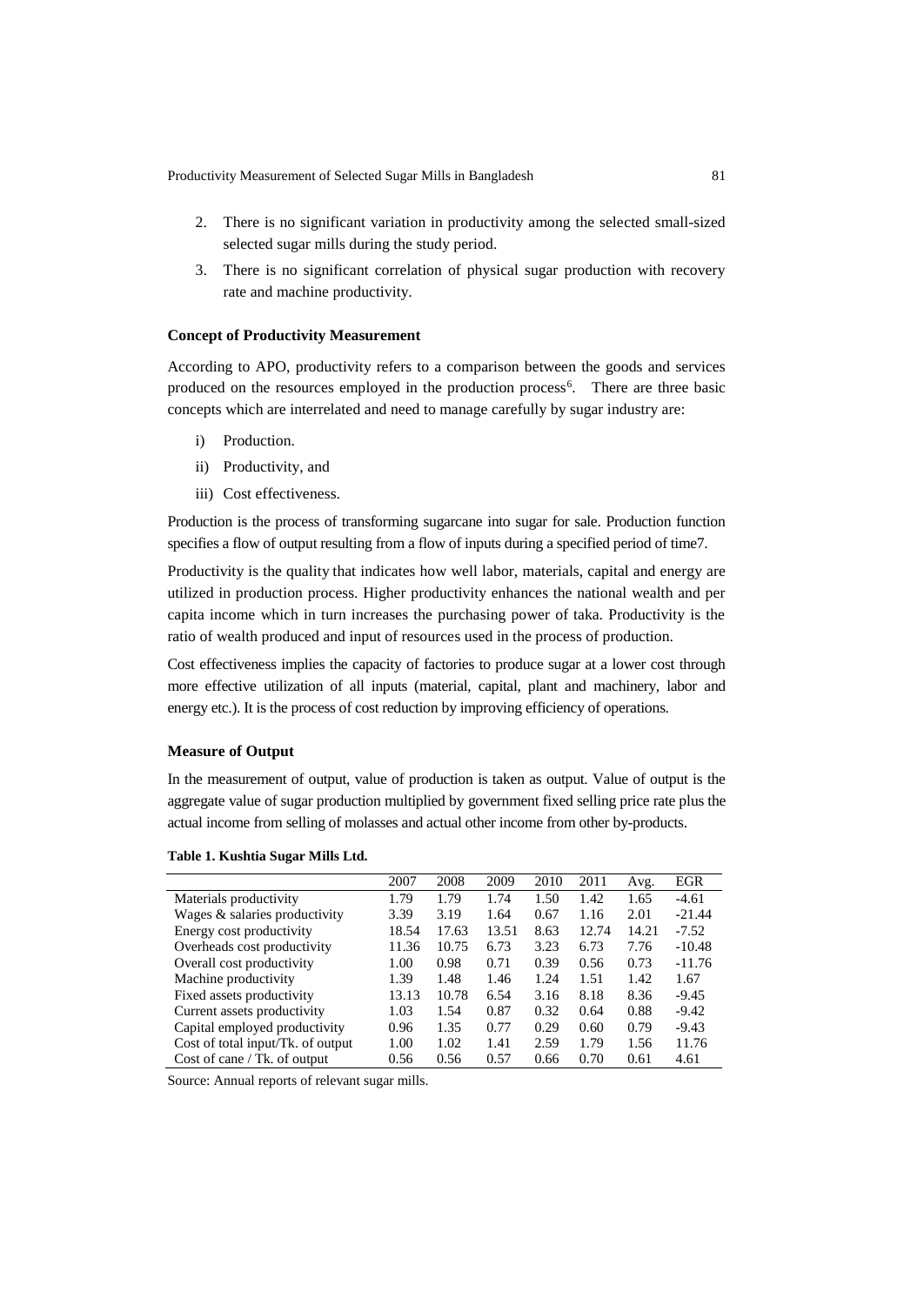As per Table 1 material productivity in KSM ranges from the lowest of 1.42 in 2011 to the highest of 1.79 in both in 2007 and 2008 over a period of five years. Though it seems to be 1.79 in both 2007 and 2008, it is due to low price of sugarcane and high level of sugarcane crushing. Average material productivity was 1.65 and growth rate was negative i.e., 4.61% during the period. Cost of cane to per Tk. of output was 0.56 in both 2007 and 2008 and Tk.70 in 2011 with sample average of 0.61. The EGR (exponential growth rate) was positive and adverse by 4.61 percent indicate cost of sugarcane increasing by 4.61 percent in comparing sales price of sugar.

| Table 2. North Bengal Sugar Mills Ltd. |  |  |  |  |  |
|----------------------------------------|--|--|--|--|--|
|----------------------------------------|--|--|--|--|--|

|                                   | 2007  | 2008  | 2009  | 2010  | 2011  | Avg.  | <b>EGR</b> |
|-----------------------------------|-------|-------|-------|-------|-------|-------|------------|
| Materials productivity            | 1.84  | 1.89  | 1.77  | 1.59  | 1.30  | 1.68  | $-6.99$    |
| Wages & salaries productivity     | 6.24  | 4.83  | 2.90  | 1.89  | 4.04  | 3.98  | $-8.70$    |
| Energy cost productivity          | 57.58 | 51.68 | 38.56 | 23.76 | 35.08 | 41.33 | $-9.91$    |
| Overheads cost productivity       | 14.06 | 13.93 | 10.58 | 5.52  | 12.55 | 11.33 | $-2.28$    |
| Overall cost productivity         | 1.26  | 1.21  | 0.97  | 0.72  | 0.89  | 1.01  | $-7.04$    |
| Machine productivity              | 2.05  | 2.23  | 2.21  | 2.02  | 2.30  | 2.16  | 2.32       |
| Fixed assets productivity         | 10.51 | 11.73 | 9.56  | 6.72  | 15.10 | 10.72 | 7.24       |
| Current assets productivity       | 1.09  | 1.19  | 0.72  | 0.40  | 0.84  | 0.85  | $-5.23$    |
| Capital employed productivity     | 0.98  | 1.08  | 0.67  | 0.38  | 0.79  | 0.78  | $-4.13$    |
| Cost of total input/Tk. of output | 0.79  | 0.83  | 1.03  | 1.38  | 1.13  | 1.03  | 7.04       |
| Cost of cane $/$ Tk. of output    | 0.58  | 0.53  | 0.57  | 0.63  | 0.77  | 0.61  | 6.99       |

Source: Annual reports of relevant sugar mills.

Wages and salaries productivity ratios range from 0.67 in 2010 to 3.99 in 2007 while the average ratio was 2.01. EGR of the ratio was decreased by 21.44 percent during the study period due to increase in amount of wages and salaries but not increase in value of production of sugar. Energy cost productivity, overhead cost productivity and overall cost productivity show same trend like wages and salaries productivity. Cost of total input per taka of output was maximum in 2010 i.e., 2.59.Average input costs was higher than output which indicates that loss of the sugar mills without considering the bank interest and VAT.

**Table 3. Pabna Sugar Mills Ltd.**

|                                   | 2007   | 2008   | 2009  | 2010  | 2011  | Avg.  | EGR      |
|-----------------------------------|--------|--------|-------|-------|-------|-------|----------|
| Materials productivity            | 6.49   | 6.34   | 4.82  | 5.24  | 3.36  | 5.25  | $-13.15$ |
| Wages & salaries productivity     | 15.66  | 15.79  | 5.57  | 4.25  | 5.01  | 9.26  | $-22.79$ |
| Energy cost productivity          | 120.23 | 119.94 | 58.77 | 54.94 | 57.03 | 82.18 | $-14.92$ |
| Overheads cost productivity       | 18.38  | 26.52  | 8.98  | 8.96  | 10.71 | 14.71 | $-10.80$ |
| Overall cost productivity         | 3.56   | 3.74   | 1.94  | 1.80  | 1.64  | 2.54  | $-15.45$ |
| Machine productivity              | 6.11   | 6.24   | 5.24  | 6.28  | 4.86  | 5.75  | $-4.59$  |
| Fixed assets productivity         | 3.55   | 5.40   | 2.03  | 1.73  | 2.47  | 3.04  | $-7.30$  |
| Current assets productivity       | 4.38   | 6.81   | 3.11  | 1.73  | 3.26  | 3.86  | $-5.87$  |
| Capital employed productivity     | 1.96   | 3.01   | 1.23  | 0.86  | 1.40  | 1.69  | $-6.67$  |
| Cost of total input/Tk. of output | 0.28   | 0.27   | 0.52  | 0.56  | 0.61  | 0.45  | 15.45    |
| Cost of cane / Tk. of output      | 0.15   | 0.16   | 0.21  | 0.19  | 0.30  | 0.20  | 13.15    |

Source: Annual reports of relevant sugar mills.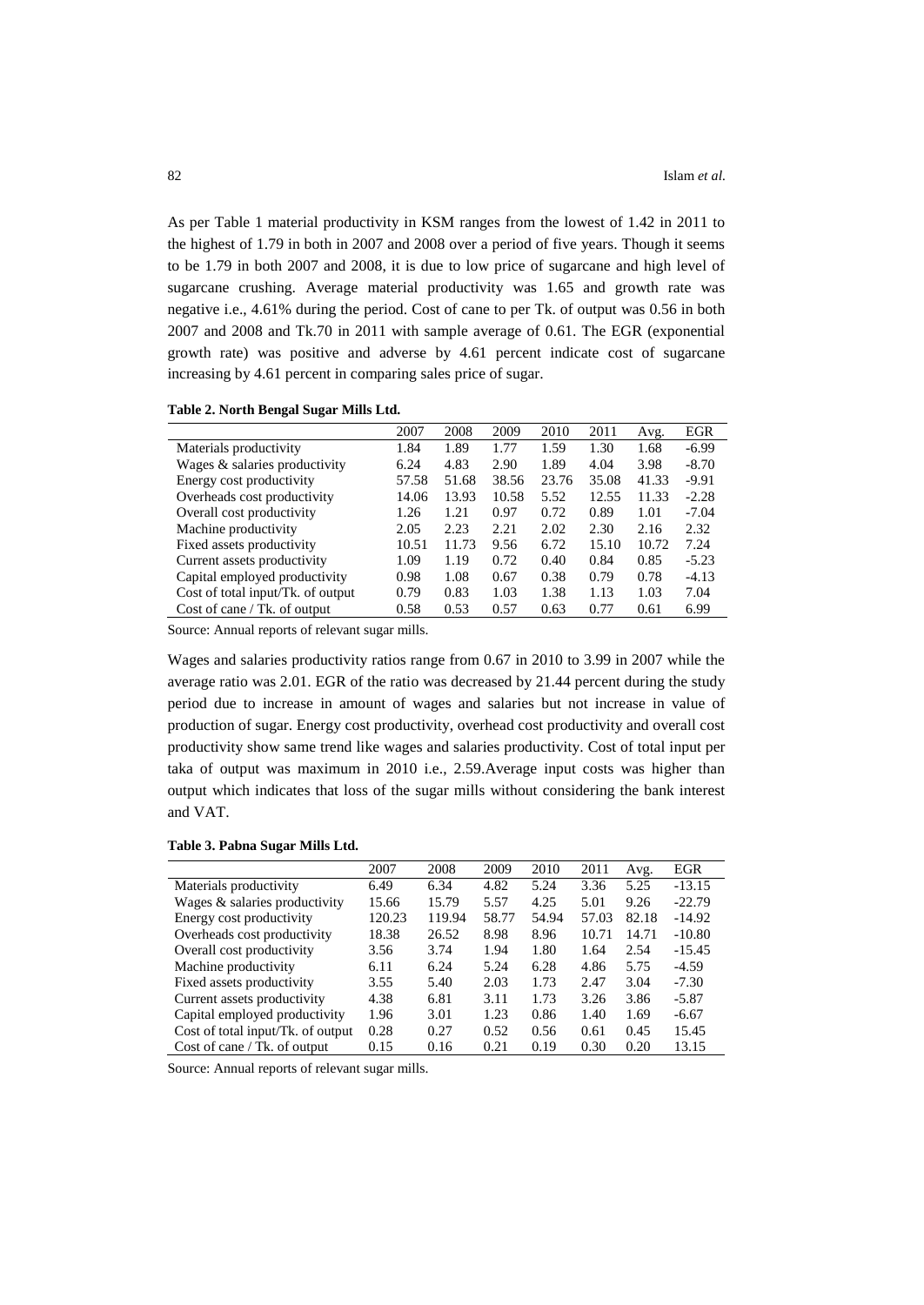The highest machine productivity was 1.51 in 2011 and the lowest was 1.24 in 2010 with the average of 1.42 during the study period. The favorable machine productivity was increased 1.67 percent during the study period. Ratio of sugarcane cost and output of sugar is less than 1, output value still effective to cover sugarcane expense. Ratio of total input and output is more than 1, factory should efficiency one to cover all the costs of inputs.

Table 2 indicates different productivity ratios of NBSM. The highest material productivity ratio was Tk.1.89 in 2008 and the lowest for the same was Tk.1.30 in 2011 with a decrease trend by 6.99 percent during the study period. This may be due to 7.19 percent recovery rate in 2008 and 6.40 percent recovery rate in 2011. Materials productivity was decreased by 6.99 percent during the study period. Cost of wages and salaries productivity ranges from the highest of 6.99 in 2007 to lowest of 1.89 in 2010 and shows decreasing trend by 8.70 percent over a period of five years. It was found that overhead cost productivity decreased from Tk.14.06 in 2007 to Tk.5.52 in 2010. Maximum overhead cost was in 2010 and productivity decreased to the lowest of Tk.5.52 and it again increased up to 12.55 per taka of factory overhead in 2011.

|                                   | 2007  | 2008  | 2009  | 2010  | 2011  | Avg.  | <b>EGR</b> |
|-----------------------------------|-------|-------|-------|-------|-------|-------|------------|
| Materials productivity            | 1.76  | 1.73  | 1.73  | 1.95  | 1.33  | 1.70  | $-5.64$    |
| Wages & salaries productivity     | 3.37  | 2.73  | 1.71  | 2.17  | 2.11  | 2.42  | $-9.39$    |
| Energy cost productivity          | 31.27 | 23.56 | 25.91 | 26.29 | 28.28 | 27.06 | $-2.01$    |
| Overheads cost productivity       | 12.00 | 10.55 | 8.18  | 10.34 | 10.39 | 10.29 | $-2.88$    |
| Overall cost productivity         | 1.02  | 0.92  | 0.76  | 0.90  | 0.74  | 0.87  | $-6.54$    |
| Machine productivity              | 1.24  | 1.37  | 1.87  | 2.02  | 1.98  | 1.70  | 9.44       |
| Fixed assets productivity         | 12.42 | 11.01 | 8.32  | 10.17 | 10.69 | 10.52 | $-3.00$    |
| Current assets productivity       | 1.54  | 2.14  | 1.15  | 0.80  | 0.97  | 1.32  | $-9.30$    |
| Capital employed productivity     | 1.37  | 1.79  | 1.01  | 0.74  | 0.89  | 1.16  | $-8.69$    |
| Cost of total input/Tk. of output | 0.98  | 1.08  | 1.32  | 1.11  | 1.36  | 1.17  | 6.54       |
| Cost of cane / Tk. of output      | 0.57  | 0.58  | 0.58  | 0.51  | 0.75  | 0.60  | 5.64       |

Source: Annual reports of relevant sugar mills.

The cost of total inputs required per taka of output, remained as Tk.0.79 in 2007, Tk.0.83 in 2008, Tk.1.03 in 2009, Tk.1.38 in 2010 and Tk.1.13 in 2011.It indicates cost of input per taka of output increased from Tk.0.79 in 2007 toTk.1.38 in 2010 due to increased value of output as compared to earlier years. Cost of inputs increased by 7.04 percent during the study period.

Cost of total input to per taka of output indicated that the highest loss was in 2010.

Table 3 shows various productivity ratios in PBSM during the period from 2007 to 2011. Overall cost productivity had Tk. 3.56 in 2007, 3.74 in 2008, 1.94 in 2009, 1.80 in 2010 and 1.64 in 2011 with an average of Tk. 2.54 for the study period. Overall cost productivity also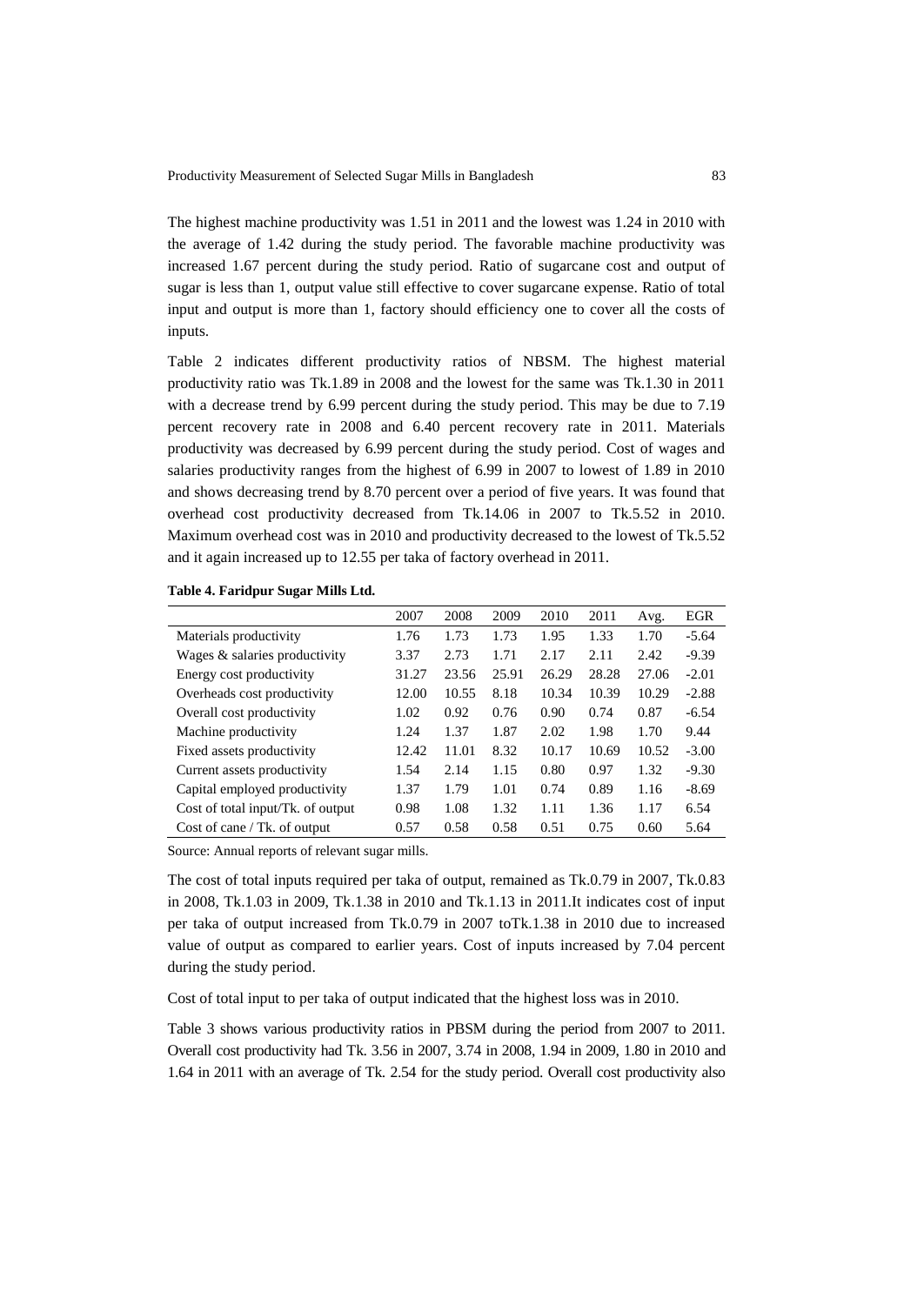decreased by 15.45 percent during the study period. Overall productivity ratio reaches highest level in 2008 due to three times higher production as compare to the production of 2010.In 2008 fixed costs are spread on higher production and productivity increased favorably. Wages and salaries productivity shows fluctuating trend and it was declining by 22.79% during the study period*.* Output per taka of wages and salaries increased to the highest of Tk. 15.79 in 2008 and lowest of it was Tk. 4.25 in 2010. Capital employed productivity increased to Tk.3.01 in 2008 from Tk.1.96 in 2007 i.e. starting period. It was again extremely decreased to Tk. 0.86 in 2010 and then it was slightly increased to Tk. 1.40 in 2011.Capital employed productivity decreased during the study period by 6.67%.

|  | Table 5. Panchgar Sugar Mills Ltd. |  |  |  |
|--|------------------------------------|--|--|--|
|--|------------------------------------|--|--|--|

|                                   | 2007  | 2008  | 2009  | 2010  | 2011  | Avg.  | EGR      |
|-----------------------------------|-------|-------|-------|-------|-------|-------|----------|
| Materials productivity            | 1.86  | 1.72  | 1.45  | 1.31  | 1.18  | 1.50  | $-9.17$  |
| Wages & salaries productivity     | 3.63  | 3.21  | 1.72  | 1.32  | 1.97  | 2.37  | $-12.20$ |
| Energy cost productivity          | 27.60 | 23.68 | 13.77 | 12.03 | 22.72 | 19.96 | $-3.89$  |
| Overheads cost productivity       | 13.73 | 8.85  | 5.09  | 5.27  | 7.74  | 8.14  | $-11.46$ |
| Overall cost productivity         | 1.08  | 0.95  | 0.65  | 0.56  | 0.65  | 0.78  | $-10.13$ |
| Machine productivity              | 1.22  | 1.05  | 1.02  | 0.99  | 1.12  | 1.08  | $-1.73$  |
| Fixed assets productivity         | 19.40 | 16.63 | 9.30  | 8.75  | 16.83 | 14.19 | $-2.84$  |
| Current assets productivity       | 0.92  | 1.17  | 0.88  | 0.43  | 0.98  | 0.88  | 1.22     |
| Capital employed productivity     | 0.86  | 1.05  | 0.76  | 0.41  | 0.93  | 0.80  | 1.55     |
| Cost of total input/Tk. of output | 0.92  | 1.05  | 1.54  | 1.79  | 1.53  | 1.37  | 10.13    |
| Cost of cane $/$ Tk. of output    | 0.54  | 0.58  | 0.69  | 0.76  | 0.85  | 0.68  | 9.17     |

Source: Annual reports of relevant sugar mills.

Table 4 displays material cost productivity ranges from the lower of 1.33 in 2011 to the highest 1.95 in 2010 with the average of 1.70 and negative growth rate of 5.64. Cost of sugarcane per Tk. of output was highest and worst Tk.0.75 leaving only 0.25 paisa per Tk. of sales to meet up for other expenses. Wages and salaries productivity was highest Tk.3.37 in 2007 and lowest was Tk.1.71 in 2009. Negative growth rate of both energy cost productivity and overhead cost productivity were more or less the same for the study period. Overall cost productivity was highest in 2007 i.e., 1.02 and the lowest and better was in 2011 i.e., 0.74. Overall cost productivity was decreased by 6.54 percent. Cost of total inputs per one taka of output was lower in 2007 and saved only Tk.0.02 towards profit. In 2011, loss of Tk.0. 36 was per taka of sales. Fixed assets and current assets productivity were negative i.e. 2.94 and 9.30 percent respectively.

If we consider the material productivity as per Table 5, we will find that lower material productivity was Tk.1.18 in 2011 and highest of Tk.1.86 in 2007 with an average of Tk.1.50 and the growth rate was negative of 9.17 percent for the study period. Material cost per taka of output was very poor and ranges from 0.54 in 2007 to 0.85 in 2011. Wages and salaries productivity in PNSM showed fluctuating trend ranging from the lower of 1.32 in 2010 and with the average of Tk.2.37 and negative growth rate was 12.20 percent for the study period. Overall cost productivity was highest Tk.1.08 in 2007 and it was lowest to Tk.0.56 in 2010.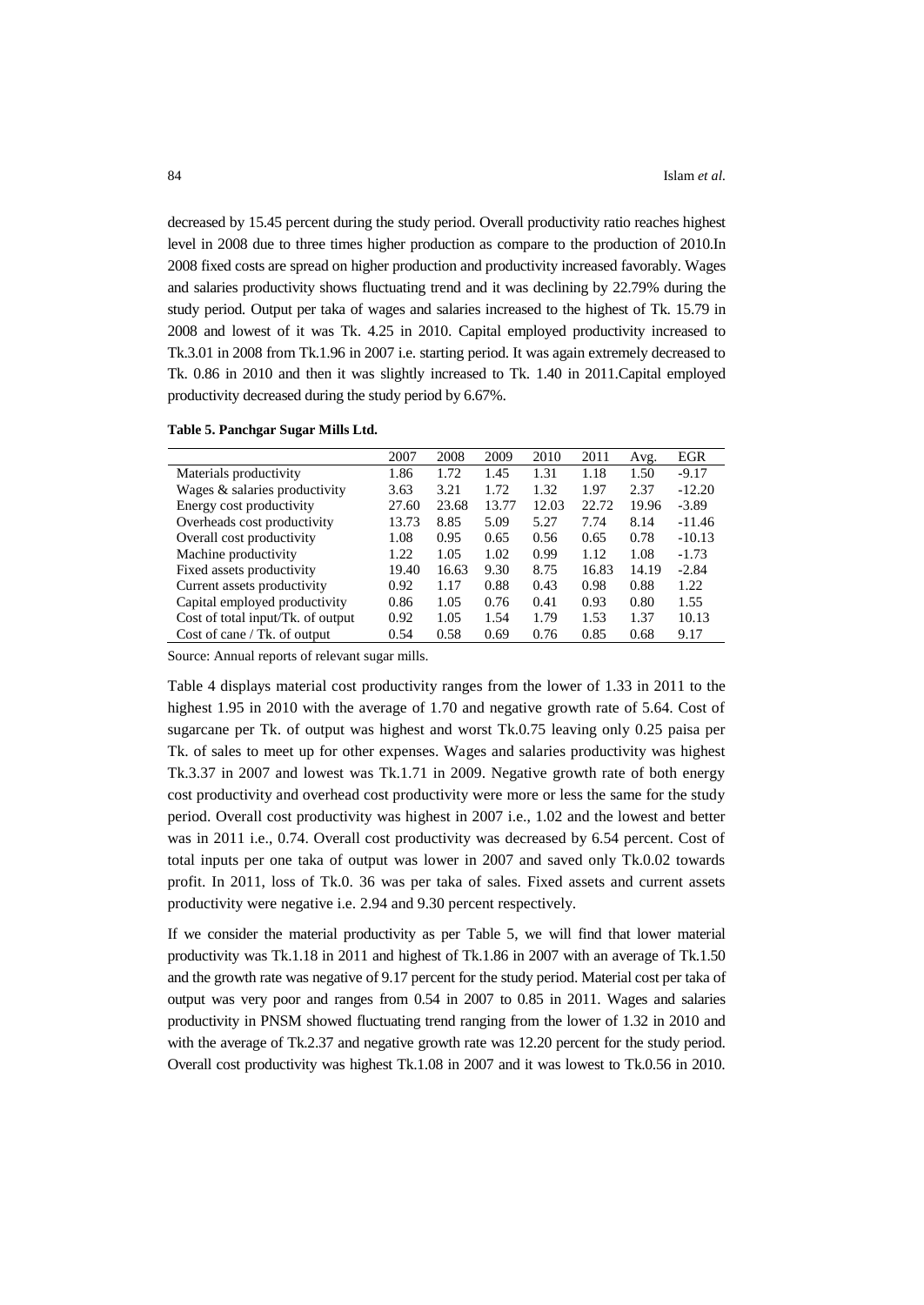Overall cost productivity declined by 10.13 percent over the study period. Cost of total inputs per taka of output, shows increasing trend and it reached to Tk.1.79 in 2010 and it again declined to Tk. 1.53 in 2011.Cost of total inputs to per taka of output increased by 10.13 percent during the study period. These ratios revealed that the losses of the sugar mills in each year except in 2007 during the study period.

|  | Table 6. Shyampur Sugar Mills Ltd. |  |  |  |
|--|------------------------------------|--|--|--|
|--|------------------------------------|--|--|--|

|                                   | 2007  | 2008  | 2009  | 2010  | 2011  | Avg.  | EGR      |
|-----------------------------------|-------|-------|-------|-------|-------|-------|----------|
| Materials productivity            | 1.71  | 1.72  | 1.61  | 1.44  | 1.22  | 1.54  | $-6.80$  |
| Wages & salaries productivity     | 2.61  | 2.49  | 0.92  | 0.69  | 1.10  | 1.56  | $-17.29$ |
| Energy cost productivity          | 20.69 | 17.64 | 10.37 | 10.99 | 17.03 | 15.35 | $-3.90$  |
| Overheads cost productivity       | 11.37 | 8.03  | 3.72  | 4.37  | 6.76  | 6.85  | $-10.41$ |
| Overall cost productivity         | 0.90  | 0.86  | 0.48  | 0.41  | 0.52  | 0.63  | $-11.25$ |
| Machine productivity              | 0.80  | 0.80  | 0.55  | 0.55  | 0.63  | 0.67  | $-4.84$  |
| Fixed assets productivity         | 3.14  | 3.18  | 1.28  | 1.29  | 2.42  | 2.26  | $-5.20$  |
| Current assets productivity       | 1.41  | 1.80  | 0.64  | 0.40  | 0.63  | 0.98  | $-15.98$ |
| Capital employed productivity     | 0.97  | 1.15  | 0.43  | 0.31  | 0.50  | 0.67  | $-13.22$ |
| Cost of total input/Tk. of output | 1.11  | 1.16  | 2.07  | 2.46  | 1.94  | 1.75  | 11.25    |
| Cost of cane / Tk. of output      | 0.59  | 0.58  | 0.62  | 0.69  | 0.82  | 0.66  | 6.80     |

Source: Annual reports of relevant sugar mills.

The overall cost productivity ratios during the study period seems to be 0.90 in 2007,0.86 in 2008,0.48 in 2009, 0.41 in 2010 and 0.52 in 2011. Average overall cost productivity was Tk.0.63 with a negative growth rate of 11.25 percent for the study period. An output per taka of sugarcane reached highest level of Tk.1.72 in 2008 as compared to lowest of Tk.1.22 in 2011 Productivity of factory overhead cost shows that maximum productivity was Tk.11.37 in 2007 and followed by Tk.8.03 in 2008, Tk.3.72 in 2009, Tk.4.37 in 2010, and Tk.6.76 in 2011. The average of this ratio was Tk.6.85 and declining trend was 10.11 percent during the period under study. Cost of total inputs per taka of output shows fluctuating trend during the period of study. Capital employed productivity was fluctuating and it was highest in 2008 and it decreased to Tk.0.31 in 2010 and it had decreased by 13.22 percent during the study period. Cost of total input to taka per output value showed very unfavorable. It was Tk.1.11 in 2007 and it was increased to Tk.2.46 in 2010 and it again decreased to Tk.1.94 in 2011.

**Table 7. Statement showing physical machine productivity of selected sugar mills during the period from 2007 to 2011 Machine productivity of KSM in tons**

|                                | 2007  | 2008  | 2009 | 2010 | 2011 | Avg. | EGR      |
|--------------------------------|-------|-------|------|------|------|------|----------|
| Sugar produced (tons)          | 12012 | 12130 | 5303 | 2246 | 3105 | 6959 | $-27.06$ |
| Actual Machine hours worked    | 3031  | 2968  | 1518 | 604  | 915  | 1807 | $-23.95$ |
| Machine productivity           | 3.96  | 4.09  | 3.49 | 3.72 | 3.39 | 3.73 | $-3.10$  |
| Machine hours per ton of sugar | 0.25  | 0.24  | 0.29 | 0.27 | 0.29 | 0.27 | 3.10     |
| Recovery rate                  | 7 17  | 7.6   | 6.65 | 7.00 | 6.4  | 6.96 | $-2.27$  |

Inter-factory comparisons of machine productivity cannot be done due to varying crushing capacity of the factories and in variation in quality of sugarcane crushed by the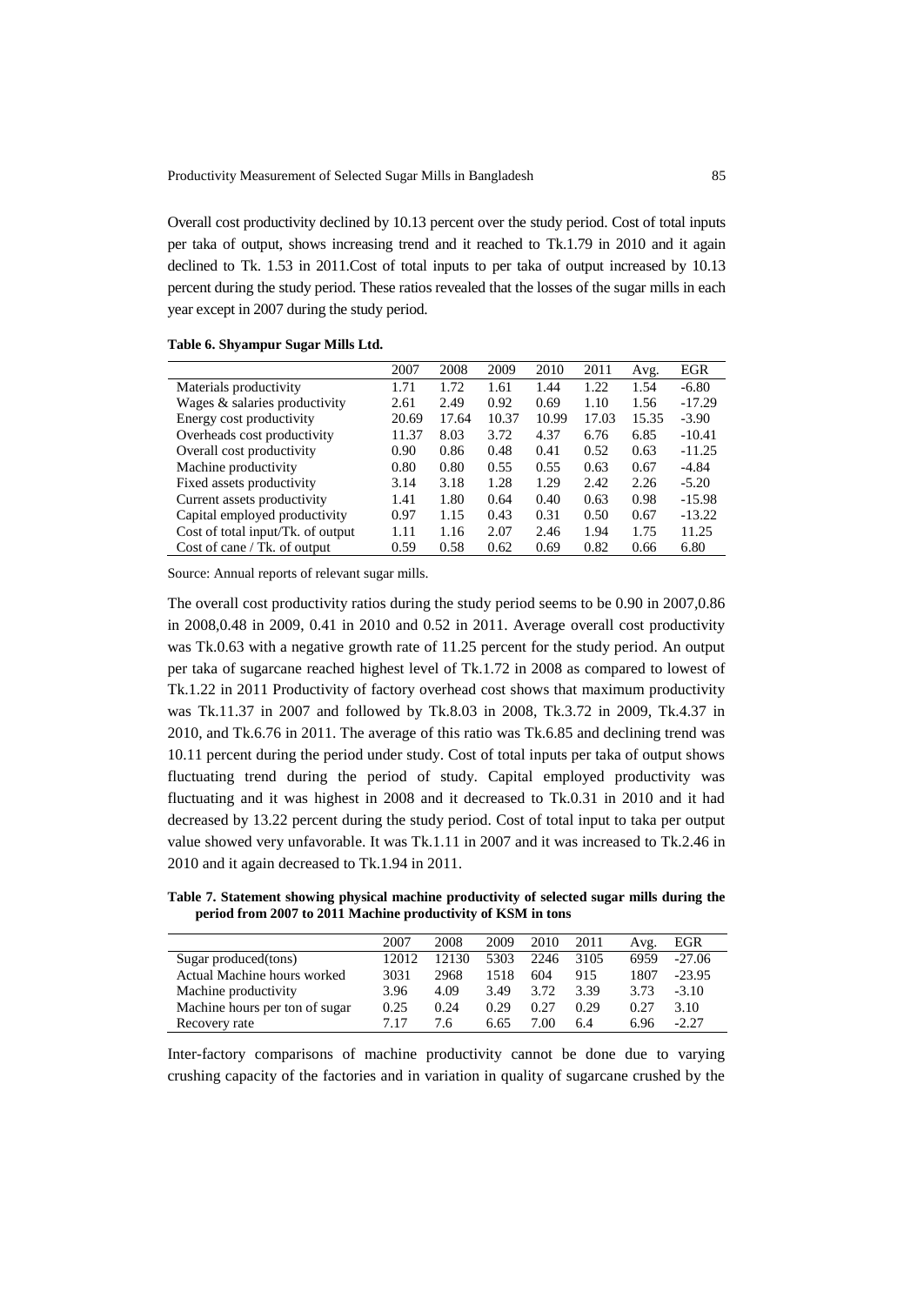factories. KSM showed machine productivity ratios ranging from the lowest of 3.39 tons in 2011 to the highest of 4.09 tons in 2008 during the period of five seasons. On an average KSM produced 3.73 tons of sugar in one machine hour. Machine productivity of this factory was decreased by 3.10 percent during the study period.KSM takes on an average 0.27 hours i.e.18.2 minutes to produce one ton of sugar.

Machine productivity of NBSM in tons

|                                | 2007  | 2008  | 2009  | 2010  | 2011  | Avg.  | EGR     |
|--------------------------------|-------|-------|-------|-------|-------|-------|---------|
| Sugar produced(tons)           | 21624 | 19964 | 12323 | 7448  | 15824 | 15437 | $-6.25$ |
| Actual Machine hours worked    | 4099  | 3655  | 2457  | 1613  | 3427  | 3050  | $-3.58$ |
| Machine productivity           | 5.28  | 5.46  | 5.02  | 4.62  | 4.62  | 5.00  | $-2.66$ |
| Machine hours per ton of sugar | 0.19  | 0.18  | 0.20  | 0.22. | 0.22. | 0.20  | 2.66    |
| Recovery rate                  | 7 37  | 77    | 719   | 7.11  | 6.4   | 7.15  | $-2.82$ |

North Bengal Sugar mills shows decreasing trend in machine productivity, it ranges from the lowest of 4.62 tons in both 2010 and 2011 to the highest of 5.46 tons in 2008. Machine productivity had decreased by 2.66 percent during the period under study. On an average 0.20 hours i.e. 12 minutes required to produce one ton of sugar. Time taken to produce one ton of sugar was increasing by 2.66 percent and to the contrary recovery rate was decreasing by 2.82 percent during the study period.

Machine productivity of PBSM in tons

|                                | 2007  | 2008  | 2009 | 2010 | 2011 | Avg.    | EGR      |
|--------------------------------|-------|-------|------|------|------|---------|----------|
| Sugar produced(tons)           | 9362  | 12985 | 4298 | 3006 | 4168 | 6763.80 | $-16.18$ |
| Actual Machine hours worked    | 2082  | 2856  | 1145 | 727  | 1222 | 1606.40 | $-10.66$ |
| Machine productivity           | 4.50  | 4.55  | 3.75 | 4.14 | 3.41 | 4.07    | $-5.53$  |
| Machine hours per ton of sugar | 0.22. | 0.22. | 0.27 | 0.24 | 0.29 | 0.25    | 5.53     |
| Recovery rate                  | 7.03  | 7 33  | 6.15 | 6.98 | 5.54 | 6.61    | 0.16     |

Pabna sugar mills ltd. (PBSM) shows the machine productivity was the highest in 2008 i.e. 4.55 tons and the lowest 3.41 tons in 2011 with an average of 4.07 tons per hour during the period under study. The machine productivity was decrease by 5.53 percent during the study period. Average machine hours input required to produce one ton of sugar was 0.25 hours i.e. 15 minutes. Maximum time taken to produce one ton of sugar was 0.29 hours i.e. 17.4 minutes by the sugar mill.

Machine productivity of FSM in tons

|                                | 2007  | 2008 | 2009              | 2010 | 2011 | Avg.    | EGR     |
|--------------------------------|-------|------|-------------------|------|------|---------|---------|
| Sugar produced (tons)          | 11142 | 9932 | 6584              | 7040 | 7599 | 8459.40 | $-7.65$ |
| Actual Machine hours worked    | 3393  | 3061 | 2007              | 1877 | 2465 | 2560.60 | $-6.39$ |
| Machine productivity           | 3.28  | 3.24 | 3.28              | 3.75 | 3.08 | 3.33    | $-1.26$ |
| Machine hours per ton of sugar | 0.30  | 0.31 | 0.30 <sub>1</sub> | 0.27 | 0.32 | 0.30    | 1.26    |
| Recovery rate                  | 7.3   | 6.96 | 7.28              | 8.06 | 6.9  | 7.30    | -1.13   |

Faridpur sugar mills ltd. (FSM) reveals the machine productivity was highest in 2010 i.e. 3.75 tons and lowest 3.08 tons in 2011 with an average of 3.33 tons per hour during the period under study. The machine productivity was decreased by 1.26 percent during the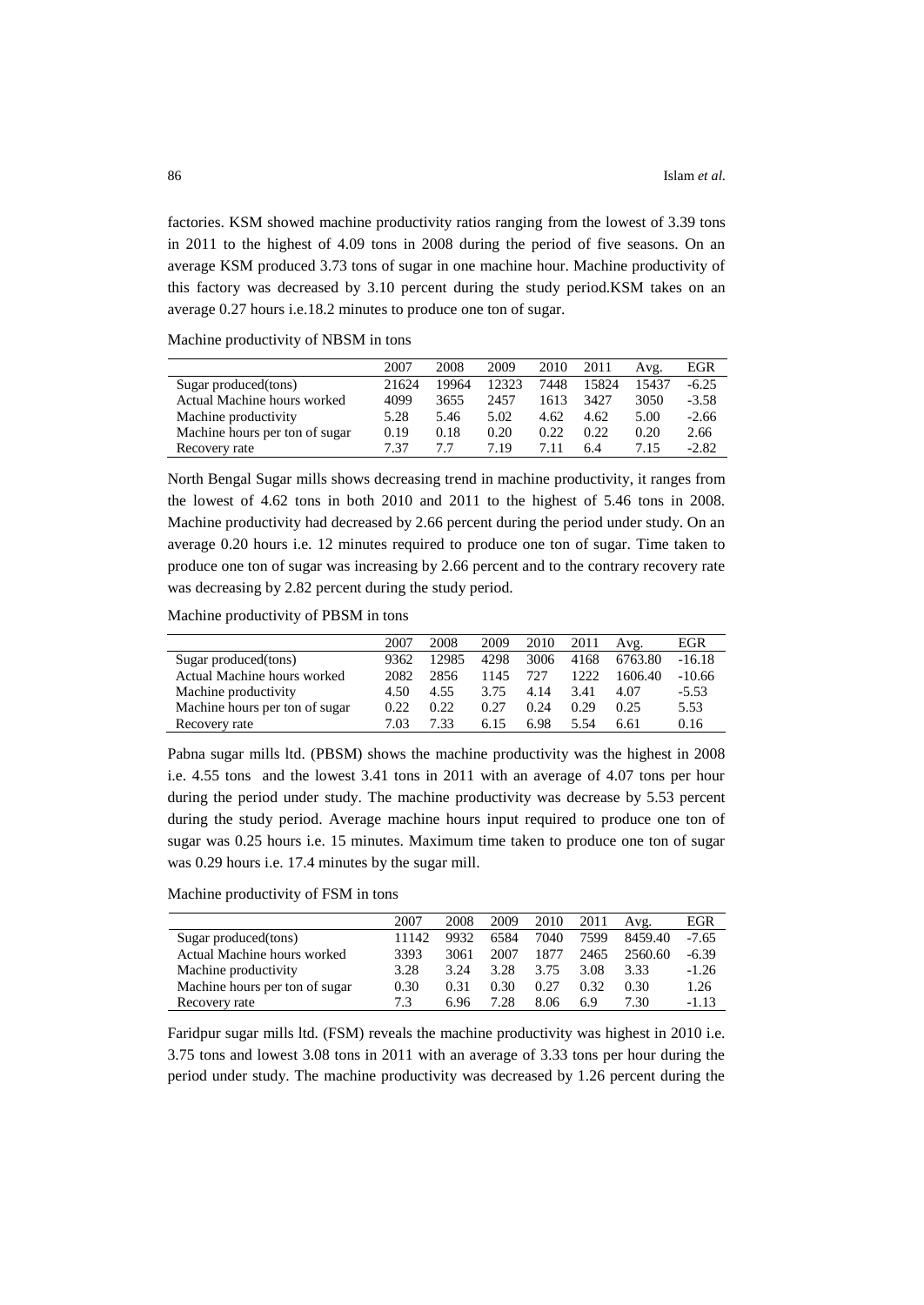study period. Average machine hours input required to produce one ton of sugar was 0.30 hours i.e. 18 minutes. Maximum time taken to produce one ton of sugar was 0.32 hours i.e. 19.2 minutes in 2011 by the sugar mill. Time taken to produce one ton of sugar was directly related with recovery rate of sugar.

|  | Machine productivity of PNSM in tons |  |  |  |  |
|--|--------------------------------------|--|--|--|--|
|--|--------------------------------------|--|--|--|--|

|                                | 2007  | 2008 | 2009 | 2010 | 2011 | Avg. | EGR      |
|--------------------------------|-------|------|------|------|------|------|----------|
| Sugar produced (tons)          | 12267 | 8158 | 4159 | 4000 | 5794 | 6876 | $-15.00$ |
| Actual Machine hours worked    | 3192  | 2902 | 1719 | 1594 | 2421 | 2366 | $-5.53$  |
| Machine productivity           | 3.84  | 2.81 | 2.42 | 2.51 | 2.39 | 2.80 | $-9.47$  |
| Machine hours per ton of sugar | 0.26  | 0.36 | 0.41 | 0.40 | 0.42 | 0.37 | 9.47     |
| Recovery rate                  | 7.44  | 6.87 | 6.00 | 6.18 | 5.97 | 6.49 | $-4.40$  |

Panchgar Sugar mills ltd. depicts that machine productivity was decreased by 9.47 percent; it ranges from the lowest of 2.39 tons in 2011 to the highest of 3.84 tons in 2007. On an average 0.37 hours i.e. 22.2 minutes required to produce one tone of sugar. Machine hours taken by the sugar mills showed more fluctuating from 0.26 hours in 2007 to 0.42 hours in 2011 and the growth rate was unfavorable by increasing 9.47 percent during the study period. Sugar recovery rate was decreased by 4.40 percent for the study period.

Machine productivity of SHSM in tons

|                                | 2007 | 2008 | 2009 | 2010 | 2011 | Avg. | EGR      |
|--------------------------------|------|------|------|------|------|------|----------|
| Sugar produced(tons)           | 6735 | 6416 | 2103 | 2083 | 3406 | 4148 | $-13.64$ |
| Actual Machine hours worked    | 2319 | 2201 | 816  | 744  | 1304 | 1477 | $-11.51$ |
| Machine productivity           | 2.90 | 2.91 | 2.57 | 2.80 | 2.61 | 2.76 | $-2.12$  |
| Machine hours per ton of sugar | 0.34 | 0.34 | 0.39 | 0.36 | 0.38 | 0.36 | 2.12     |
| Recovery rate                  | 7.04 | 7 94 | 6.45 | 6.75 | 6.46 | 6.79 | $-1.72$  |

Shyampur sugar mills shows fluctuating trend of in machine productivity, it ranges from the lower of 2.57 tons in 2009 to the highest of 2.91 tons in 2008 with an average of 2.76 tons. Minimum machine hours required per ton of sugar production was 0.34 hours i.e. 20.4 minutes in both 2007 and 2008 seasons and maximum of 0.39 hours i.e.23.4 minutes in 2009 season. Growth rate of machine productivity was decreased by 2.12 percent for the study period.

#### **Model Formulation**

Model formulation is mainly about building the proposed multiple linear regression model in which the dependent and independent variables are identified. In this model, the dependent variable is yearly sugar production. There are 7 independent variables were considered in the model. These are recovery rate of sugar, seasonal crushing days, total cane purchased, actual machine hours; mills gate purchase of sugarcane, road head purchase of sugarcane, capacity utilization.

### **Hypotheses testing**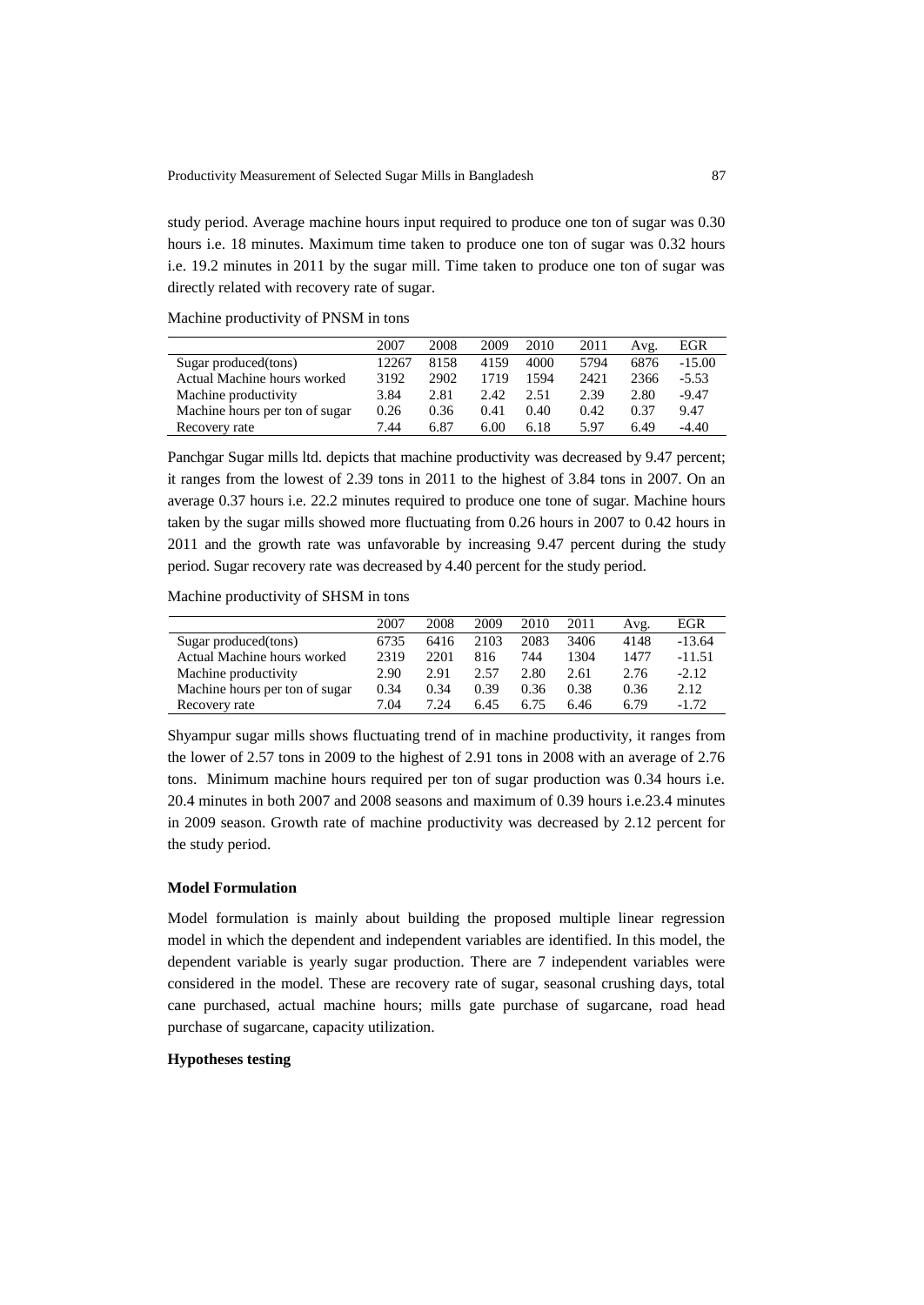1. Let we assume the null hypothesis that there is no significant variation in productivity among the large-sized selected sugar mills during the study period.

ANOVA: Single factor

| Source of variation | SS           | Df | МS      |      | P-value | F crit |
|---------------------|--------------|----|---------|------|---------|--------|
| Between Group       | 69013923     |    | 7668214 | 4.41 | (0.0)   | 2.39   |
| Within Group        | 34755836     | 20 | 1737792 |      |         |        |
| Total               | $1.04E + 08$ | 29 |         |      |         |        |

The calculated value for F (9, 20) at 5% level of significance is 2.39. The table value of F (4.41) is greater than the table value. Hence we reject the null hypothesis and conclude that there is significant variation in productivity among the three large sized sugar mills.

2. Let we assume the null hypothesis that there is no significant variation in productivity among the small-sized selected sugar mills during the study period.

ANOVA: Single factor

| Source of variation | SS       | Df | MS      |       | P-value | F crit |
|---------------------|----------|----|---------|-------|---------|--------|
| Between Group       | 32441027 |    | 3604559 | 21.16 | 0.0     | 2.39   |
| Within Group        | 3405615  | 20 | 170280  |       |         |        |
| Total               | 35846642 | 29 |         |       |         |        |

ANOVA indicated the calculated value F is 21.16 and table value is 2.39 with 9, 20 degrees of freedom at 5% level. The calculated value of is 21.16 which is higher than the table value. So the hypothesis is rejected and we can conclude that there is significant variation in productivity among the small-sized sugar factory during the study period.

3. Let we take the null hypothesis that there is no significant correlation of physical sugar production with recovery rate and machine productivity.

|                             | KSM     | <b>NBSM</b> | <b>PBSM</b> | <b>PNSM</b> | FSM     | <b>SHSM</b> |
|-----------------------------|---------|-------------|-------------|-------------|---------|-------------|
| Production & recovery rate  | 0.77    | 0.34        | 64          | $0.95**$    | $-0.46$ | $0.84*$     |
| Production & M.productivity | $0.84*$ | 0.76        | 0.77        | $0.95**$    | $-0.28$ | 0.77        |

\*Correlation is significant at the 0.05(1-tailed).

\*\* Correlation is significant at the 0.01 level (1-tailed).

The physical production of sugar is significantly correlated with recovery rate in PNSM  $(0.95^{**})$  at 1 percent level and in SHSM  $(0.84^*)$  at 5 percent level and other selected sugar mills showed insignificant correlation. On the other hand KSM showed significant correlation of sugar production with machine productivity  $(0.84*)$  at 5 percent level and PNSM had significant correlation (95\*\*) at 1 percent level during the study period. It is to be noted that FSM shows fully reverse and negative correlation. It has correlation of physical production of sugar to recovery rate (-0.46) and with machine productivity (- 0.28) for the study period.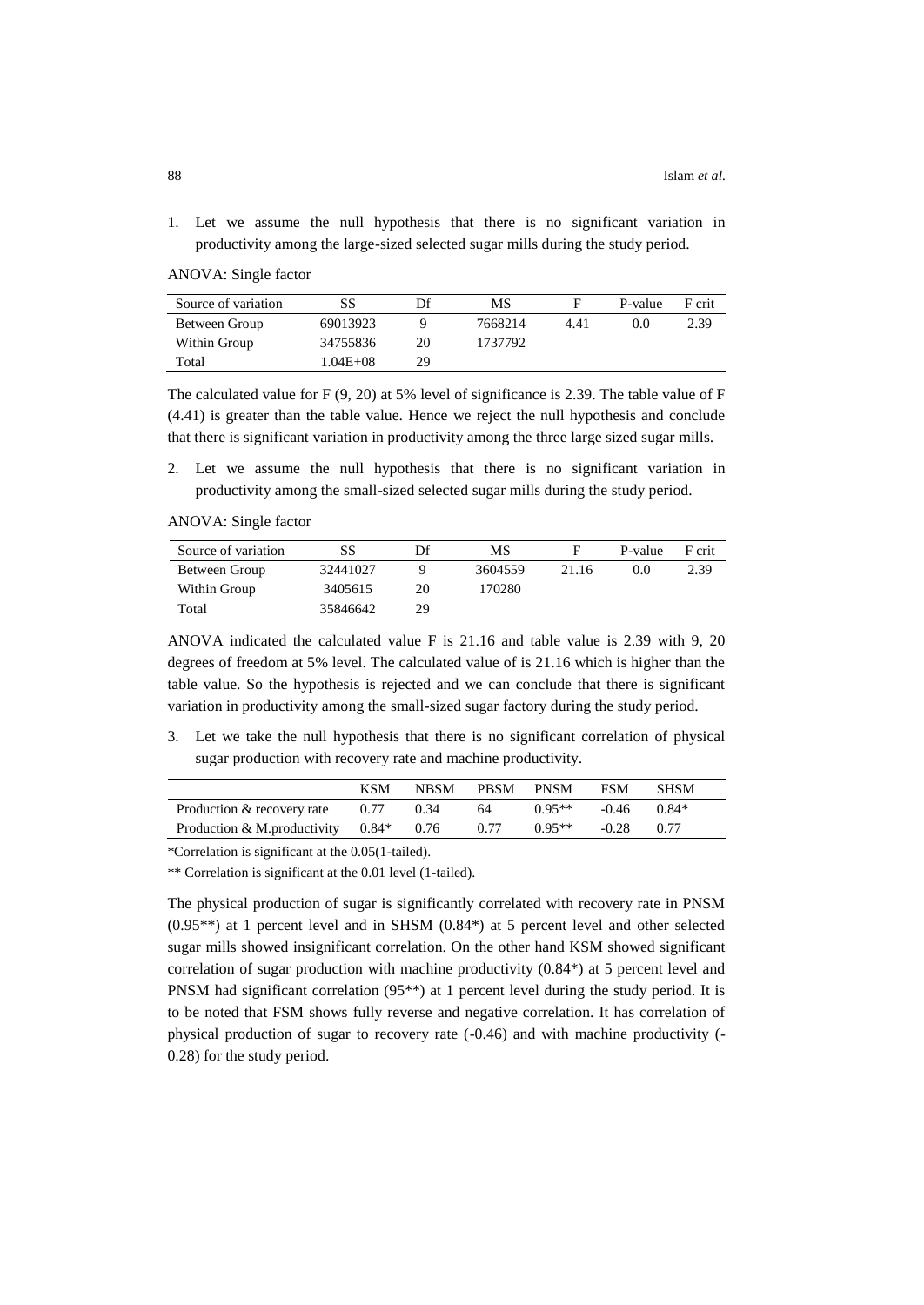#### **Summary of Findings**

The study used data from 2007 to 2011 to analyze the value of production and physical productivity measurement in the sugar industry in Bangladesh.

Average materials cost productivity decreased in all the selected sugar mills of which the highest and worst decrease was 13.15 percent in PBSM followed by PNSM(9.17), NBSM(6.99) SHSM(6.80), FSM(5.64) and KSM(4.61%).

Average energy cost productivity was highest in PBSM i.e. 82.18 followed by NBSM (41.33), FSM (27.06), PNSM (19.66), SHSM (15.35) and KSM (14.21) during the study period.

The highest average overall cost productivity was 2.54 for PBSM followed by NBSM (1.01), FSM (0.87), PNSM (0.78), KSM (0.73) and the lowest was by SHSM (0.63) during the study period.

The lowest average cost of input required per taka of output wereTk.0.45 in PBSM followed by Tk.1.03 in NBSM, Tk.1.17 in FSM, Tk.1.37 in PNSM, Tk.1.56 in KSM and Tk.1.75 in SHSM.

Average cost of materials to output value was the most worthless for PNSM i.e., Tk.0.68 followed by TK.0.66 in SHSM, Tk.0.61 in both KSM and NBSM.Tk.0.60FSM and the lowest and better was Tk.0.20 for PNSM for the study period. Average total cost of input to output value was Tk.1.75 for SHSM followed by KSM (Tk.01.56), PNSM  $(Tk.1.37)$ , FSM  $(Tk.1.17)$ , NBSM $(Tk.1.03)$  and the best was for PNSM $(Tk.0.45)$  for the study period. Only the output value of PBSM can meet up its all cost by selling the sugar.

Machine productivity in times it is found that the minimum time was taken by NBSM i.e., 20 minutes and highest time for producing one tons of sugar was taken by PNSM i.e., 0.37 minutes during the study period.

Overall cost productivity had significant correlation with capital employed productivity in some sugar mills and positive but insignificant correlation with some sugar mills. The coefficient of correlations are 0.97 in SHSM, 0.92 in both KSM and NBSM, 0.83 in PBSM,0.62 in PNSM and 0.53 in FSM for the study period. ANOVA indicated that there was significant difference in productivity measurement among the large sized sugar mills and small sized sugar mills during the study period.

#### **Recommendations**

It is recommended that an appropriate policy for sugar industry may increase productivity of sugar. Such policy should be designed to avoid losses in different stages of sugar factory. A restrictive policy measure on sugar imports should be adopted in the country like periodic review of tariff rates on sugar imports.